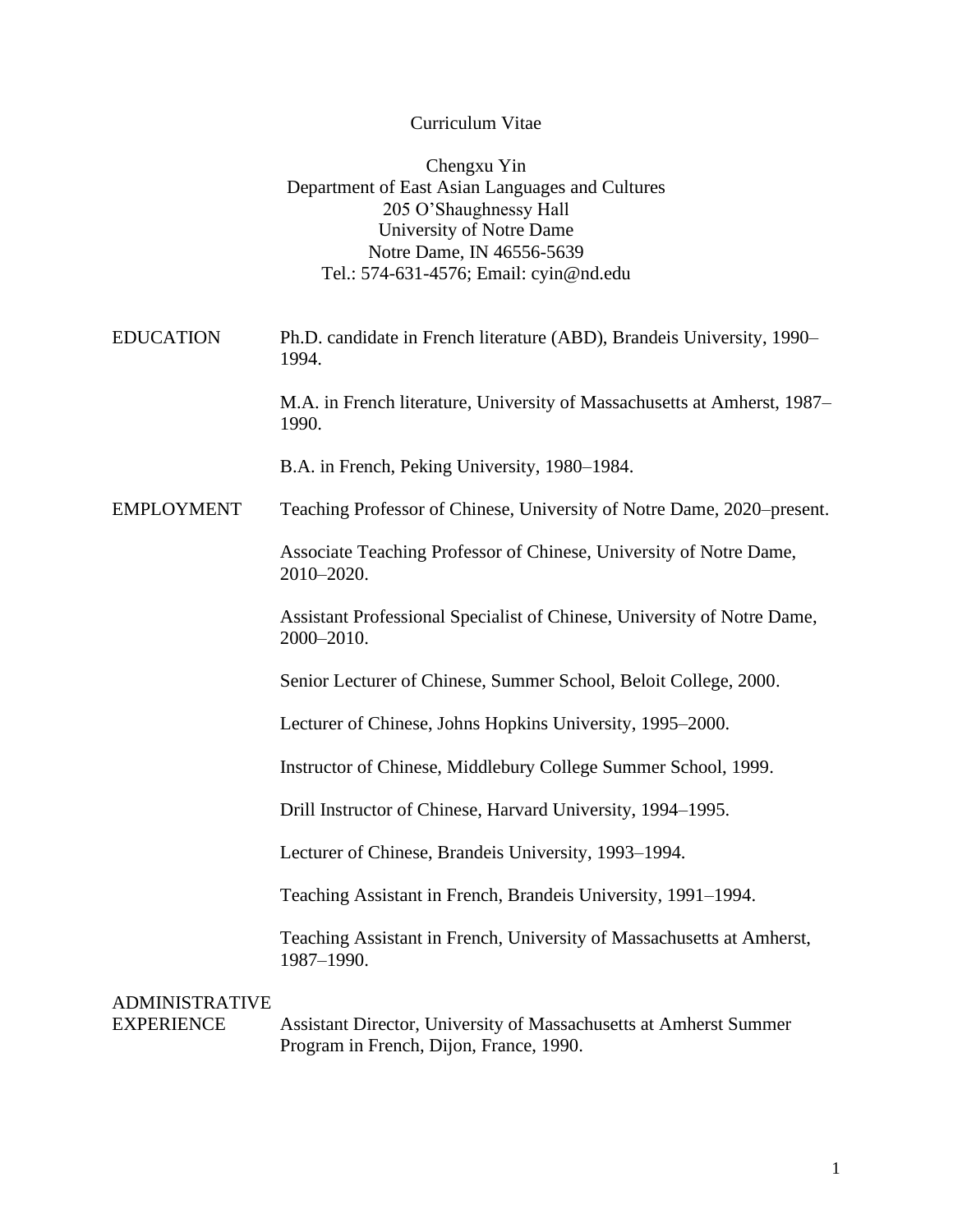Coordinator, Chinese Language Program, University of Notre Dame, 2007–2013

PUBLICATIONS "Towards a Three-Step Interactive Model for Hybrid Instruction in Chinese Language Courses," *International Chinese Language Education* 6.1 *(*2021): 12–21, 30.

> "Designing and [Implementing](https://engagedscholarship.csuohio.edu/cgi/viewcontent.cgi?article=1026&context=cltmt) a Hybrid First Year Chinese Course: Theoretical Frameworks and [Instructional](https://engagedscholarship.csuohio.edu/cgi/viewcontent.cgi?article=1026&context=cltmt) Practices," *Chinese Language Teaching Methodology and Technology* 1.3 (July 2018):1–17.

"Learning Chinese Colloquialisms through Mobile Technology" (coauthored with Jia Yang), *Journal of Technology and Chinese Language Teaching* 9.1 (June 2018): 35–47.

"Flipping the Classroom in Teaching Chinese as a Foreign Language" (coauthored with Jia Yang and Wei Wang), *Language Learning and Technology* 22.1 (February 2018):16–26.

"The Design and Implementation of a Flipped CFL Class," *Conference Proceedings of The 9th International Conference and Workshops on Technology and Chinese Language Teaching in the 21st Century* (University of Macau, Macau, China, 2016), pp. 365–375.

"Fostering Personalized Student Learning outside the Classroom: Peer Tutoring for College Chinese Instruction" / 《推进个性化的课外学习: 美国大学中文教学中的"同伴辅导"设计》 (co-authored with Jia Yang), *International Chinese Language Education* 2014.1: 85–96.

## PROFESSIONAL

HONORS Inaugural Member, the Kaneb Center Course Design Academy, University of Notre Dame, 2019.

> Recipient of the Rev. Edmund P. Joyce, C.S.C., Award for Excellence in Undergraduate Teaching, University of Notre Dame, 2016.

Recipient of the 2014–15 Ursula Williams Fellowship from the Center for the Study of Languages and Cultures, University of Notre Dame, 2014– 2015.

Recipient of Certificate of Distinction in Teaching from the Derek Bok Center of Teaching and Learning, Harvard University, 1994–1995.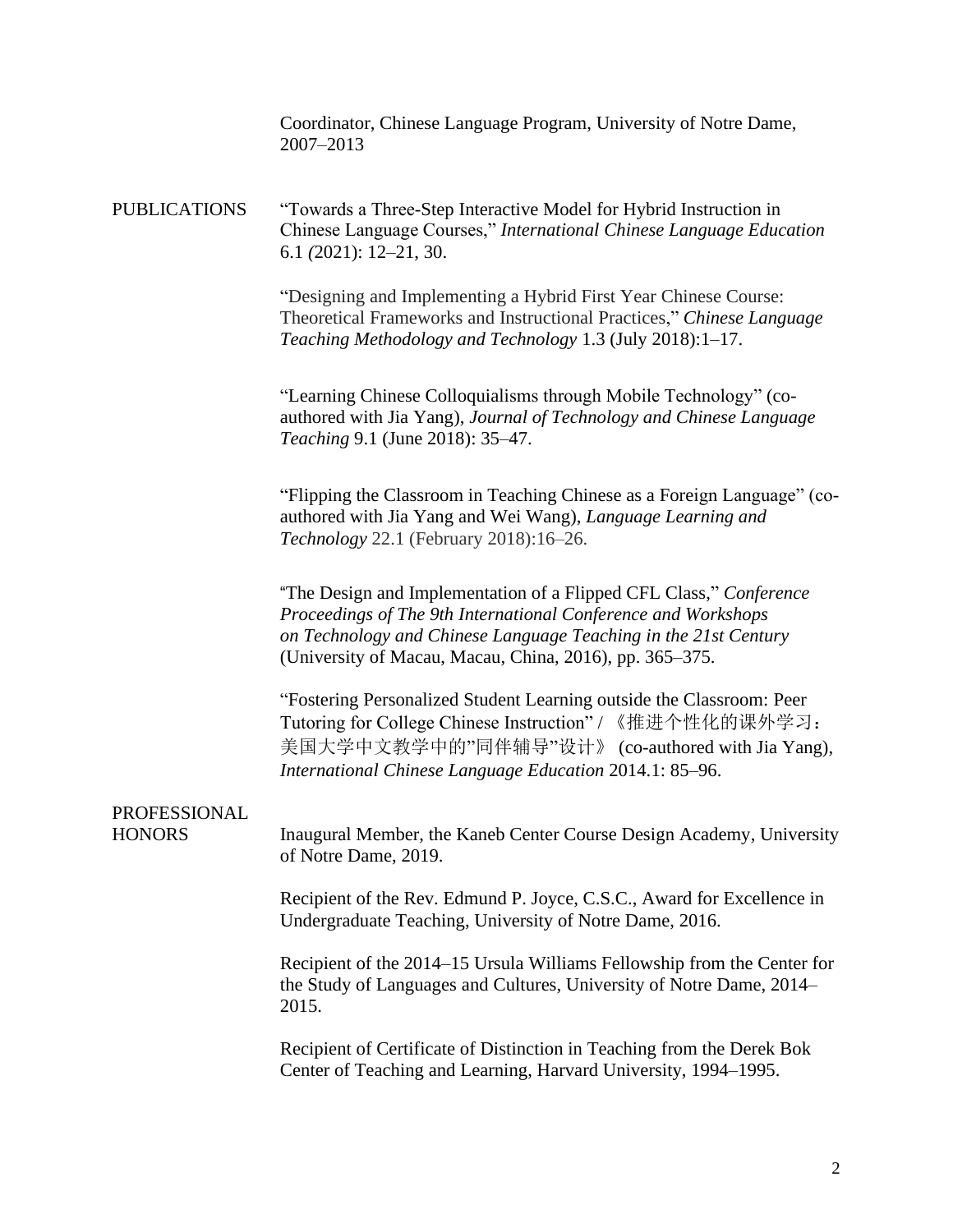# CONFERENCE

PRESENTATIONS "The Design and Implementation of an Advanced Chinese Speaking Class," the 2021 Virtual Annual Conference of the American Council of Teachers of Foreign Languages (ACTFL**),** November 19–21, 2021.

> "Fostering Deep Learning in an Advanced Chinese Class," the 70th Midwest Conference on Asian Affairs, October 29–31, 2021.

"Critical Thinking Ability and CFL Advanced Classes," the 18th New York International Conference on Teaching Chinese, October 9, 2021.

"Enhancing Critical Thinking in a CFL Advanced Class," the 2021Virtual Conference of the National Council of Less Commonly Taught Languages (NCOLCTL), April 23–24, 2021.

"Enhancing Advanced Students' Oral Presentation," 2021 CLTA-US Virtual Annual Conference, April 8-18, 2021.

"Towards a Three-Step Interactive Model for Hybrid Instruction in Chinese Language Courses," invited by Forum of *International Chinese Language Education*, April 20, 2021.

"Design and Implementation of a Hybrid Chinese Course and its effect," invited by CLTA Special Interest Groups (SIGs), June 2020

"Enhancing Advanced CFL Learners' Critical Thinking Skills through Connectivism-Based Learning Activities," the Fifth International Forum on Linguistics and Chinese Education (IFOLCE-5), Columbia University, New York, October 4–7, 2019.

"Enhancing Self-Efficacy through Blended Learning in Chinese," the 15th International Conference on Chinese Language Pedagogy, Beijing, China, June 28–30, 2019.

"Using Mini-fictions in Teaching Advanced Language Classes," 2019 CLTA-US Annual Conference, Seattle, WA, April 5–7, 2019.

"Navigating through Hybrid Fourth Year Chinese," the Annual Conference of the American Council of Teachers of Foreign Languages (ACTFL**),** New Orleans, LA, November 16–18, 2018.

"Learning beyond the Classroom via Social Media for Chinese Language Students," the 67th Meeting of the Midwest Conference on Asian Affairs (MCAA), Metropolitan State University, St. Paul, MN, October 19–20, 2018.

"An Inquiry-based Approach to Enhancing CFL Students' Intercultural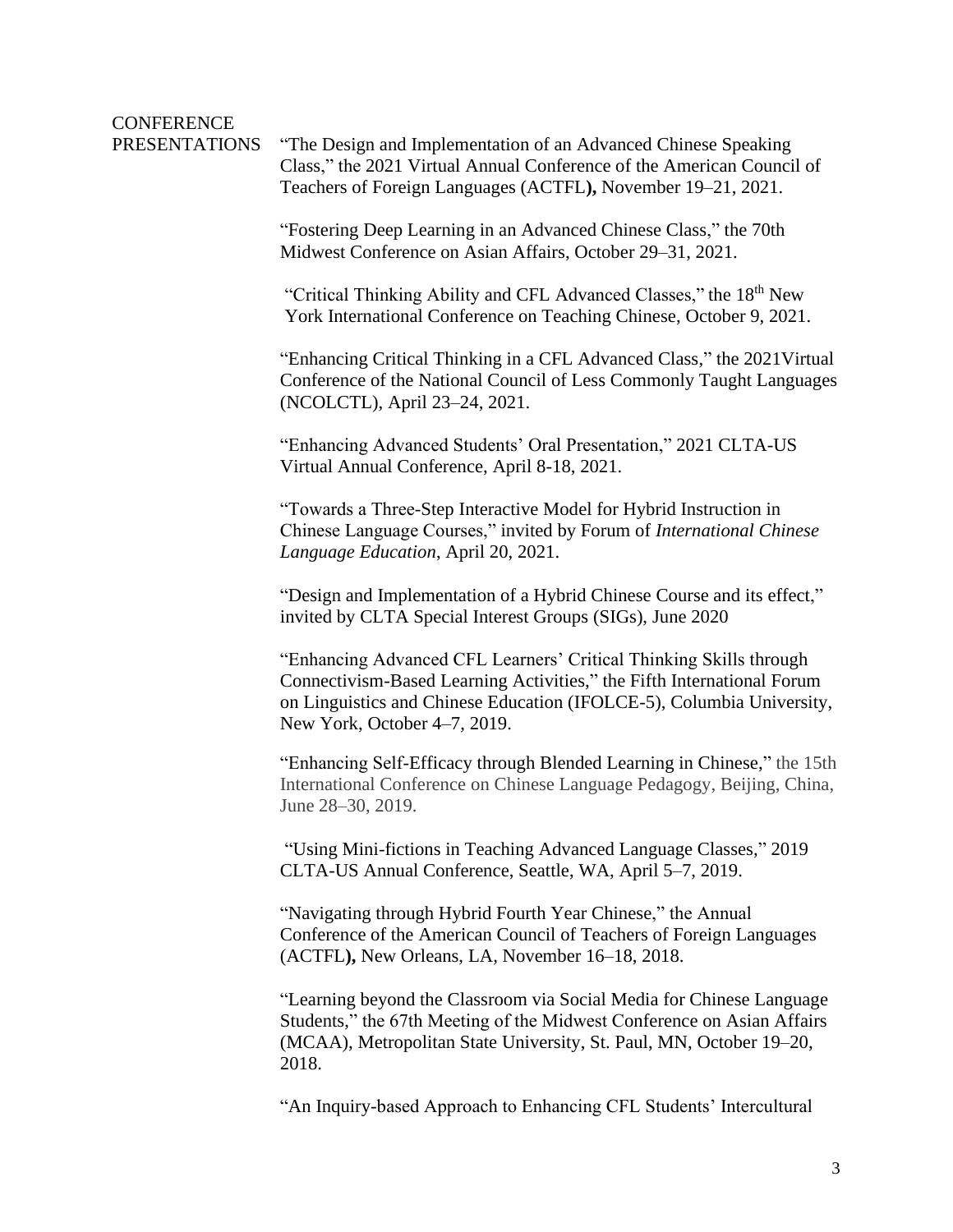Competence," the 2018 Conference of the National Council of Less Commonly Taught Languages (NCOLCTL), Herndon, VA, April 20–22, 2018.

"The Utilization of WeChat in Teaching Chinese Colloquialisms," 2018 CLTA-US Annual Conference, Herndon, VA, April 6–8, 2018.

"The Development of CFL Learners' Cultural Competence," the Annual Conference of the American Council of Teachers of Foreign Languages (ACTFL), Nashville, TN, November 17–19, 2017.

"Towards the Design of a Hybrid Advanced Chinese Class," the 3rd Online Chinese Teaching Forum and Workshop (OCTFW), Michigan State University, East Lansing, MI, October 27–28, 2017.

"Mobile-Assisted Language Learning and Its Application in CFL," the 3rd International Forum on Linguistics and Chinese Education (IFOLCE-3), University of Notre Dame, Notre Dame, IN, October 14–15, 2017.

"Breaking the Plateau: Moving from Intermediate to Advanced Chinese," the 66th Meeting of the Midwest Conference on Asian Affairs (MCAA), University of Notre Dame, Notre Dame, IN, September 15–16, 2017.

"Integrating In-Class and Outside-Class Activities Through Mobile Assisted Language Learning," the 15<sup>th</sup> New York International Conference on Teaching Chinese, New York, May 6, 2017.

"Creating a Ubiquitous Learning Environment through the Use of WeChat," the 2017 Conference of the National Council of Less Commonly Taught Languages (NCOLCTL), Chicago, Illinois, April 21–23, 2017.

"Seamless Integration of Language Learning Experiences in the Digital World," the Annual Conference of the American Council of Teachers of Foreign Languages (ACTFL), Boston, Massachusetts, November 18–20, 2016.

"The Design and Implementation of a Flipped CFL Class," the 9th International Conference and Workshops on Technology and Chinese Language Teaching in the 21st Century (TCLT9), Macau, China, May 27– 29, 2016.

"Hybrid Elementary Chinese: Design and Implementation at the College Level," the Computer Assisted Language Instruction Consortium (CALICO), East Lansing, Michigan, May 10–14, 2016.

"Integrating *Integrated Chinese* in Hybrid Language Instruction," Chinese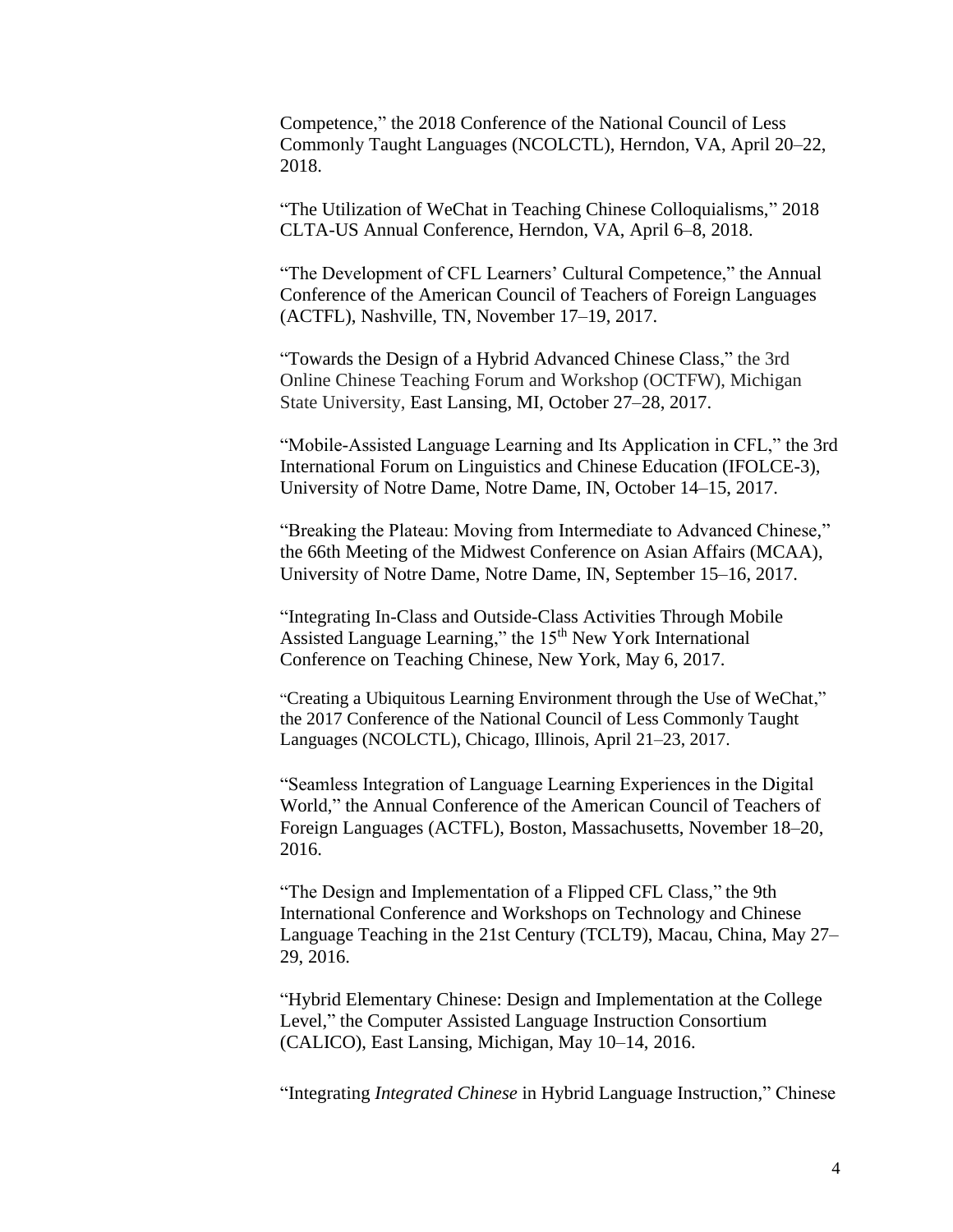Language Textbooks & Teaching – Authors Meet Teachers and Students, University of Notre Dame, April 9, 2016.

"Towards the Design Principles for Flipping CFL Classroom," the Annual Conference of the American Council of Teachers of Foreign Languages (ACTFL), San Diego, California, November 20–22, 2015.

"Hybrid Course in Elementary Chinese: Strategies of Design and Implementation," the 9th International Conference on Chinese Internet Education, ICICE 2015 at Massachusetts Institute of Technology, Cambridge, Massachusetts, June 19–21, 2015.

"Designing a Flipped Class in Elementary Chinese to Enhance Student-Centered Learning," the 13th New York International Conference on Teaching Chinese, New York, May 3, 2015.

"Design and Development of a Hybrid Course of Elementary Chinese," accepted, but not presented, the Computer Assisted Language Instruction Consortium (CALICO), Boulder, Colorado, May 26–30, 2015.

"Transition from High School to College Chinese: Challenges and Strategies," the Annual Conference of the American Council of Teachers of Foreign Languages (ACTFL), San Antonio, Texas, November 21–23, 2014.

"Creating an Authentic Vocabulary Learning Environment through Microblogging," the Eighth International Conference and Workshops on Technology and Chinese Language Teaching in the 21st Century, Tufts University, Boston, June 6–8, 2014.

"Chinese Idioms (*Chengyu*): Effective Strategies of Teaching and Learning," the Fifth International Conference on Chinese Linguistics and Chinese Language Teaching, Columbia University, New York, May 22– 24, 2014.

"Technology Landscape, Mobile Platforms and Authentic Communities to Enhance Foreign Language Learning," the 2014 annual meeting of the Computer Assisted Language Instruction Consortium (CALICO), Athens, OH, May 18–19, 2014.

"Fostering Personalized Student Learning and Development outside the Classroom," the Fourth Annual Chinese Language Education Forum (CLEF), San Francisco, CA, October 18–19, 2013.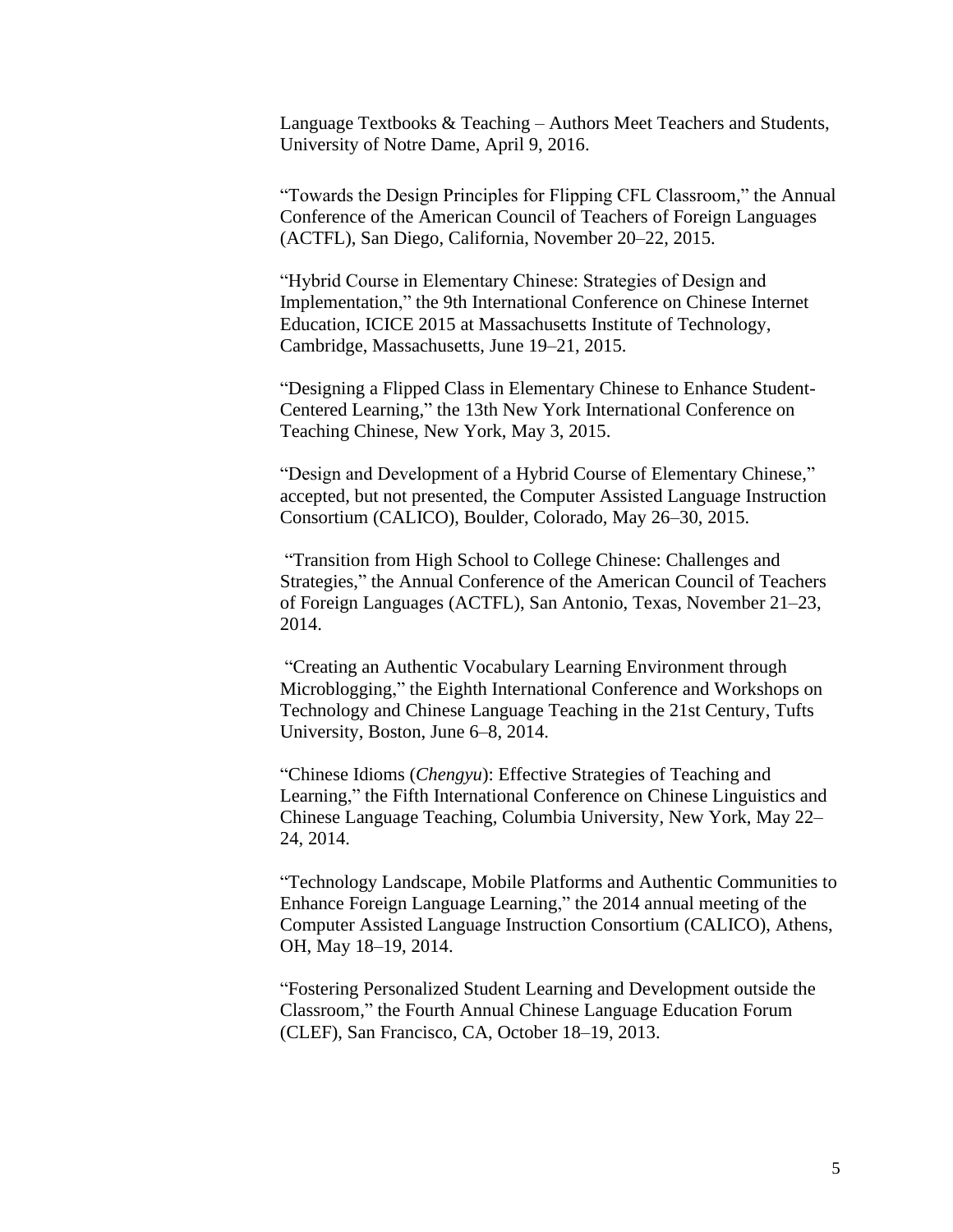|                                          | "The Design of an Effective Chinese Tutorial Program," the 62nd Meeting<br>of the Midwest Conference on Asian Affairs (MCAA), East Lansing, MI,<br>October 25–27, 2013.                                                              |
|------------------------------------------|--------------------------------------------------------------------------------------------------------------------------------------------------------------------------------------------------------------------------------------|
|                                          | "Issues in Teaching Third-Year Chinese and Solutions," the Annual<br>Conference of the American Council of Teachers of Foreign Languages<br>(ACTFL), Philadelphia, November 15-18, 2012.                                             |
| PROFESSIONAL<br><b>ACTIVITIES</b>        |                                                                                                                                                                                                                                      |
| Workshop<br>Presentations                | "Best Practice of Chinese Teaching at Notre Dame," presented at the<br>workshop of the 3rd International Forum on Linguistics and Chinese<br>Education (IFOLCE-3), University of Notre Dame, Notre Dame, IN,<br>October 14-15, 2017. |
|                                          | "Intercultural Competence: Advising International Students from<br>China," presented for advisers of First Year of Studies, University of<br>Notre Dame, August 31, 2017.                                                            |
|                                          | "Teaching in a Digitally Enhanced Classroom," presented on 2016 Digital<br>Learning Day, University of Notre Dame, October 10, 2016.                                                                                                 |
|                                          | "Ursula Williams Faculty Fellowship & Hybrid First Year Chinese,"<br>presented at CSLC, University of Notre Dame, January 27, 2016.                                                                                                  |
|                                          | "Hybrid First Year Chinese," presented at 2015 Digital Learning Week,<br>University of Notre Dame, September 22, 2015.                                                                                                               |
|                                          | Panel Discussion on "The Best of ACTFL 2009: Insights and<br>Interpretations," University of Notre Dame, November 23, 2009.                                                                                                          |
| <b>PROFESSIONAL</b><br><b>MEMBERSHIP</b> | American Council of Teachers of Foreign Languages (ACTFL); Chinese<br>Language Teachers Association (CLTA); National Council of Less<br><b>Commonly Taught Languages (NCOLCTL)</b>                                                   |
| <b>INTERNAL</b><br><b>GRANTS</b>         | Hesburgh Libraries Assignment Enrichment Grant, Fall 2019                                                                                                                                                                            |
|                                          | Teaching Beyond the Classroom Grant, Office of Undergraduate Studies,<br>College of Arts and Letters, 2020, 2019, 2018, 2017, 2016, 2015, 2014,<br>2013, 2012, 2011, 2010, 2009, 2008.                                               |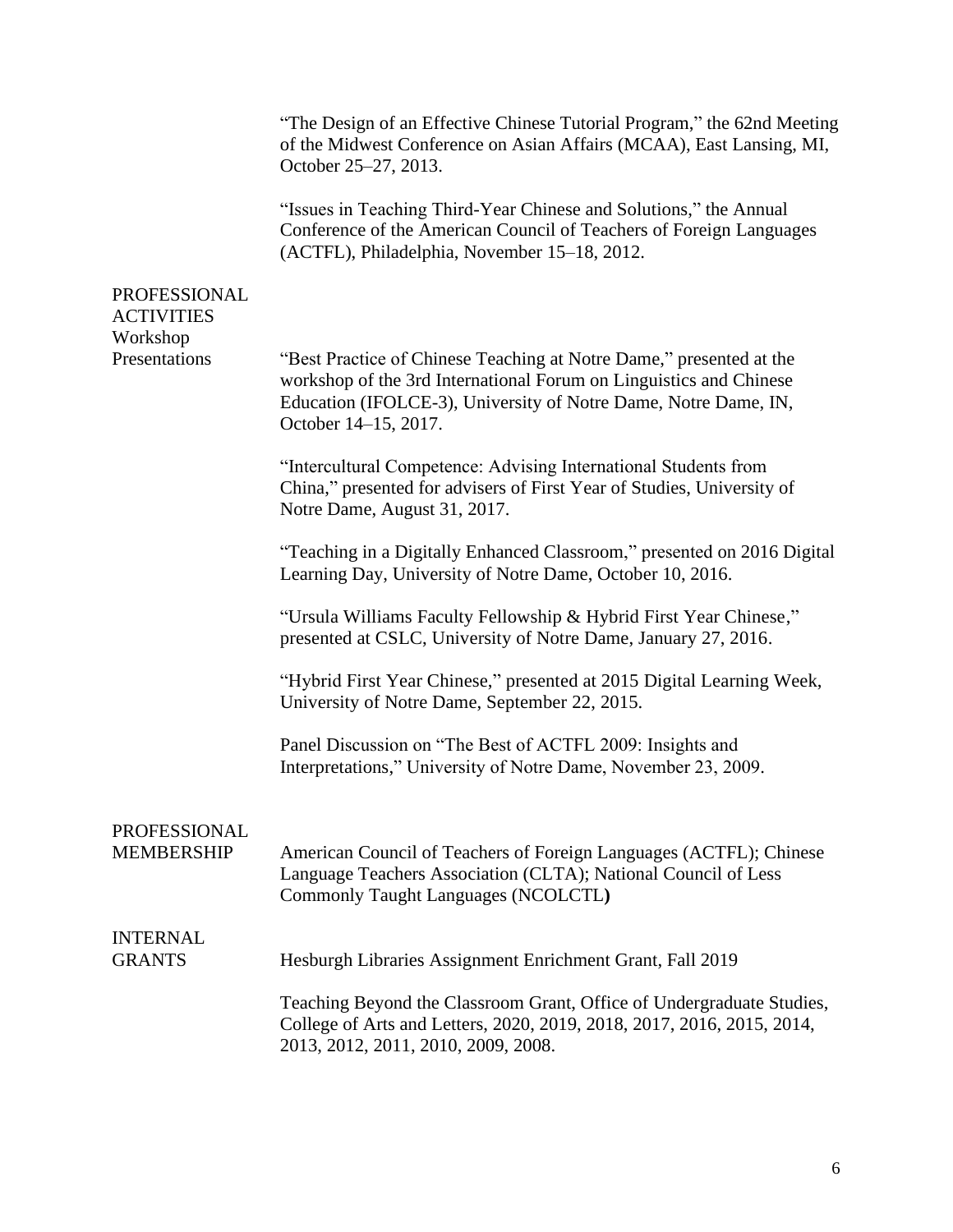|                                               | International Travel Grant, Institute for Scholarship in the Liberal Arts,<br>2019, 2016                                                                                                |
|-----------------------------------------------|-----------------------------------------------------------------------------------------------------------------------------------------------------------------------------------------|
|                                               | Research Grant, Liu Institute for Asia and Asian Studies at the University<br>of Notre Dame, 2019, 2016                                                                                 |
|                                               | Digital Learning Faculty Implementation Grant, Office of Digital<br>Learning, Office of the Provost, 2017, 2015                                                                         |
|                                               | CSLC Travel Grant, 2015, 2014                                                                                                                                                           |
|                                               | Grant from Foreign Language Education Fund, Institute for Scholarship in<br>the Liberal Arts, 2014, 2013, 2010, 2009, 2008, 2007, 2006.                                                 |
| <b>SELECTED SERVICES</b><br>To the Department | Coordinating Annual Chinese Speech Contest, 2008–2019.                                                                                                                                  |
|                                               | Coordinating "Symposium on Linguistics and Chinese Pedagogy",<br>University of Notre Dame, Notre Dame, IN, October 27, 2018.                                                            |
|                                               | Member of Graduate Study Program Work Group, Fall 2018-Spring 2021                                                                                                                      |
|                                               | Member of Study Abroad Committee, Fall 2019–Spring 2021.                                                                                                                                |
|                                               | Member of Curriculum Committee, Fall 2014–Spring 2018.                                                                                                                                  |
|                                               | Member of Search Committee for visiting Chinese SPF, 2013 & 2018.                                                                                                                       |
|                                               | Coordinating Chinese Language Program, 2007–2013.                                                                                                                                       |
|                                               | Member of Committee of Student Learning Outcome, 2012-2013.                                                                                                                             |
|                                               | Member of Search Committee for Chinese Professional Specialist, 2007-<br>2012.                                                                                                          |
|                                               | Formally Establishing the Chinese Peer Tutoring Pilot Program in<br>Collaboration with Dr. Lance Askildson, Director of Center for the Study<br>of Languages and Cultures, Spring 2009. |
|                                               | Initiating the Peer Tutoring Program in Chinese on an Experimental Basis,<br>2008-2009.                                                                                                 |

To the College<br>and the University Member of Joyce Award Selection Committee, Spring 2019.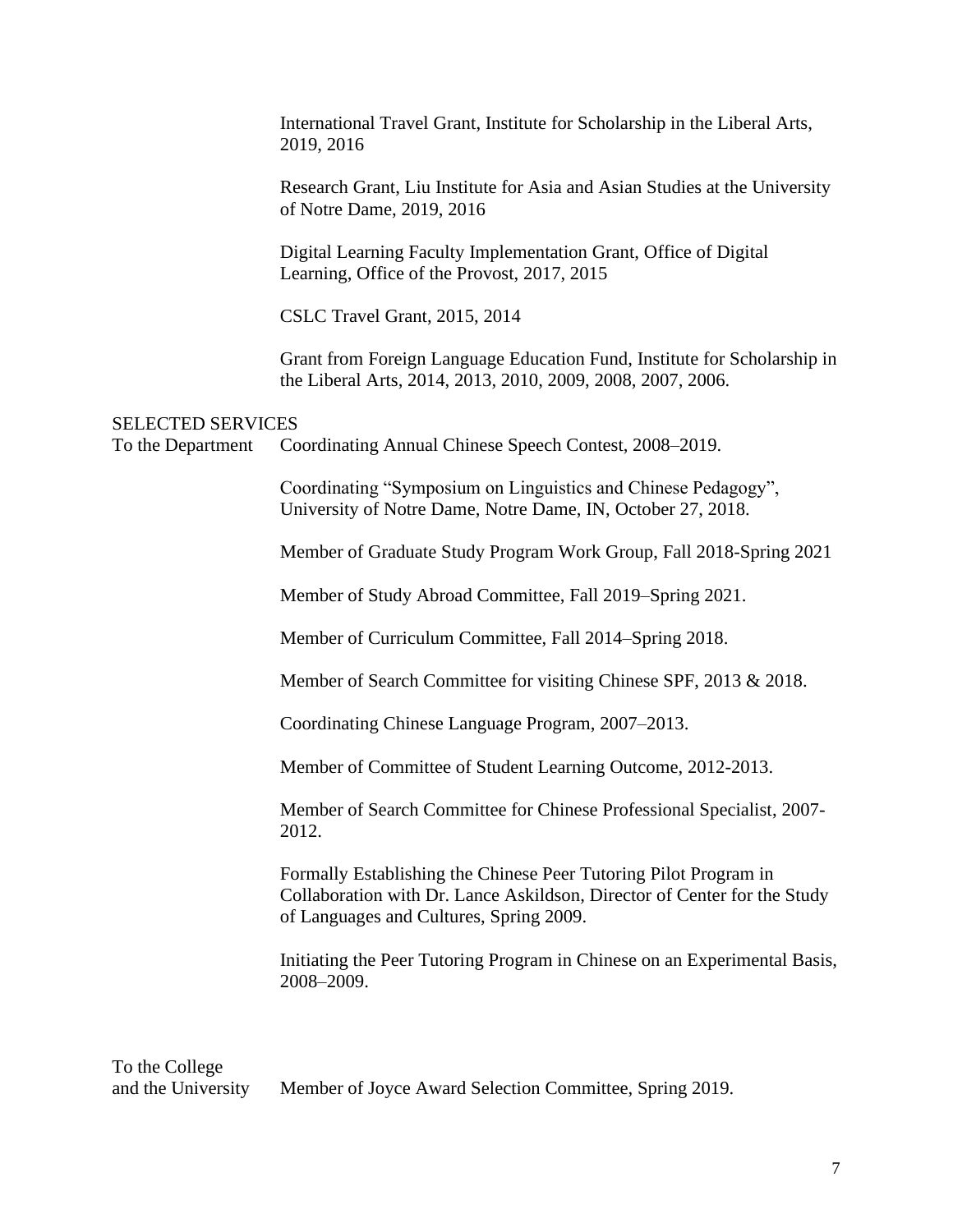Fulbright Interview Committee, Fall 2017.

Presenting "Teaching in a Digitally Enhanced Classroom" on 2016 Digital Learning Day, October 10, 2016, University of Notre Dame.

Meeting (as ND faculty representative) a faculty delegation from the College of the Holy Cross in Worcester, July 27, 2016, University of Notre Dame.

Presenting "Ursula Williams Faculty Fellowship & Hybrid First Year Chinese" at CSLC, University of Notre Dame, January 27, 2016.

Presenting "Hybrid First Year Chinese" at 2015 Digital Week, September 22, 2015, University of Notre Dame.

Campus Committee Interview process for the Fulbright Program, Fall 2014.

Faculty Advisor, Chinese Culture Society, Fall 2014–present.

Member of Committee of Foreign Language Education Fund, Institute for Scholarship in Liberal Arts, Spring 2014

Interpreter for Erin Hoffmann Harding, Vice President for Student Affairs at National Academy of Education Administrators, Ministry of Education of China November 12, 2013.

Presenter at Fulbright foreign Language Teaching Orientation, 2013, 2012, 2011, 2010, University of Notre Dame.

Member of Steering Committee, CSLC, University of Notre Dame, Fall 2009–Spring 2013.

Coordinating the presentation of segments of Chinese Speech Contest to the members of the Arts and Letters Advisory Council, Spring 2011.

Liaison person between Chinese Language Program and CSLC.

Faculty Advisor, Korean Student Association, Fall 2005–Spring 2009.

Selection Committee for Summer Program in Taiwan, 2009.

Selection Committee for Grants Provided by the Chinese Consul General in Chicago for Notre Dame Students to Study in China, 2009.

Faculty Advisor, Student Kongfu Club, 2000–2002.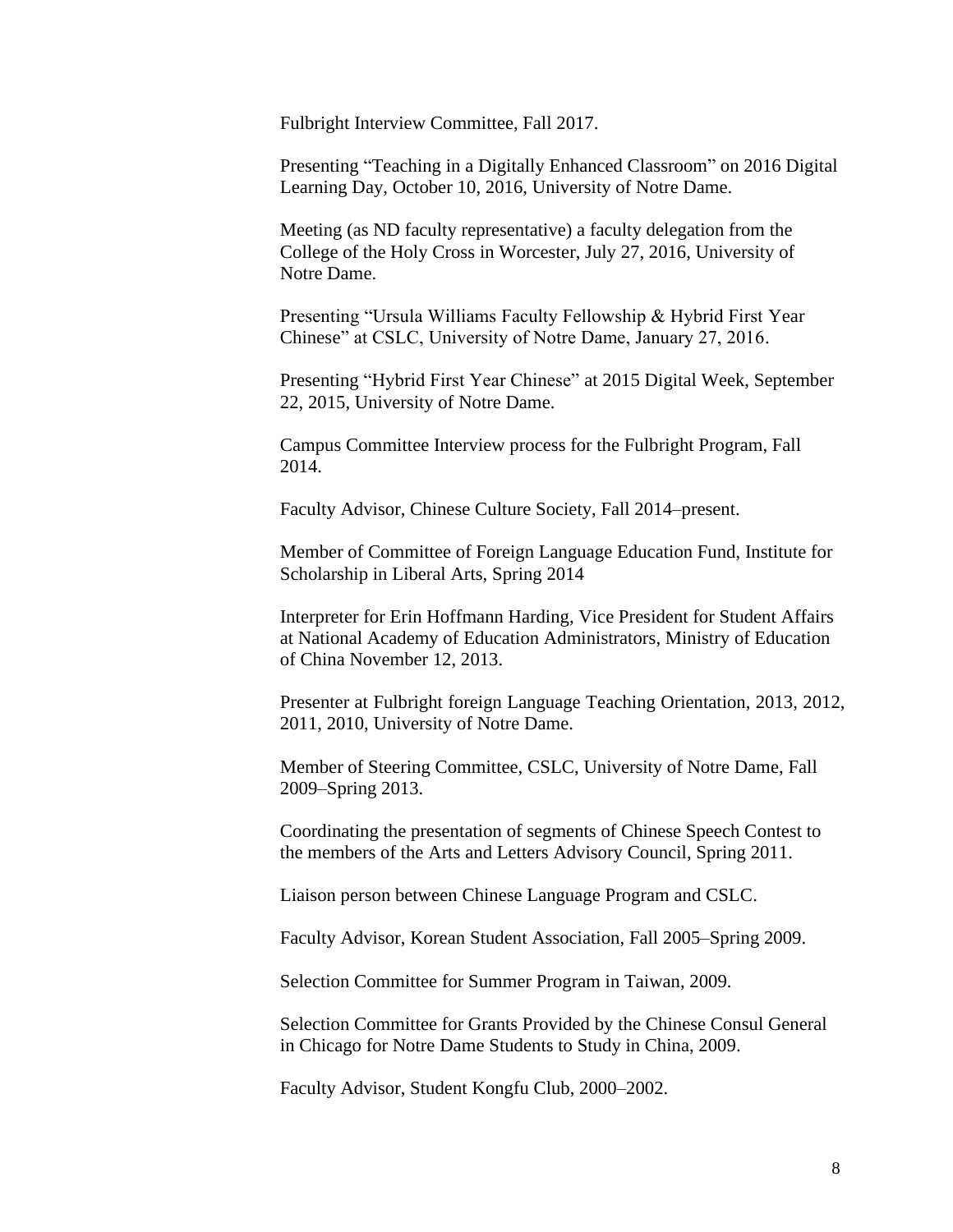| To the Profession | Organizer, panel on "The Use of Speech Processing Technologies for<br>First-year CSL Learning and Instruction," 2022 CLTA conference.                                |
|-------------------|----------------------------------------------------------------------------------------------------------------------------------------------------------------------|
|                   | Co-organizer, panel on "The Design, Implementation & Enhancement of<br>Advanced Spoken Chinese Classes" for 2021 ACTFL conference.                                   |
|                   | Organizer, panel on "Teaching Chinese at Advanced Level: Three<br>Perspectives on Challenges and Solutions," 2020 CLTA conference.                                   |
|                   | Manuscript reviewer for Chinese Language Teaching Methodology and<br>Technology, 2018-.                                                                              |
|                   | Organizer, panel on "Technology and Advanced Chinese Instruction: A Multi-<br>Dimensional Approach," 2018 ACTFL annual conference.                                   |
|                   | Organizer, panel on "Advancing to Advanced Chinese: From Speaking to<br>Writing to Critical Thinking," 2019 CLTA conference.                                         |
|                   | Manuscript reviewer for Frontiers of Education in China, 2014.                                                                                                       |
|                   | Advising to Dr. Alice Yang on Student Placement and Course Designs for<br>the Newly Established Chinese Program at St. Mary's College, Fall 2008<br>and Spring 2009. |
| To the Community  | Advisor for Chinese Language School, Michiana Chinese Christian<br>Church, Fall 2013.                                                                                |
|                   |                                                                                                                                                                      |

#### COURSES TAUGHT

IN CHINESE University of Notre Dame: First Year Chinese (both intensive and slow track); Hybrid First Year Chinese; Second Year Chinese; Third Year Chinese; Fourth Year Chinese; Chinese for a New Era (for heritage speakers); Advanced Chinese Conversation

Beloit College: Second Year Chinese (Summer School).

Johns Hopkins University: Intermediate Chinese; Accelerated Intermediate Chinese (for Speakers with native or near-native oral fluency); Intensive Elementary Chinese (Summer School).

Middlebury College: Intensive Third Year Chinese (Summer School).

Harvard University: Elementary Chinese; Mandarin Pronunciation for Speakers of Chinese Dialects; Advanced Modern Chinese.